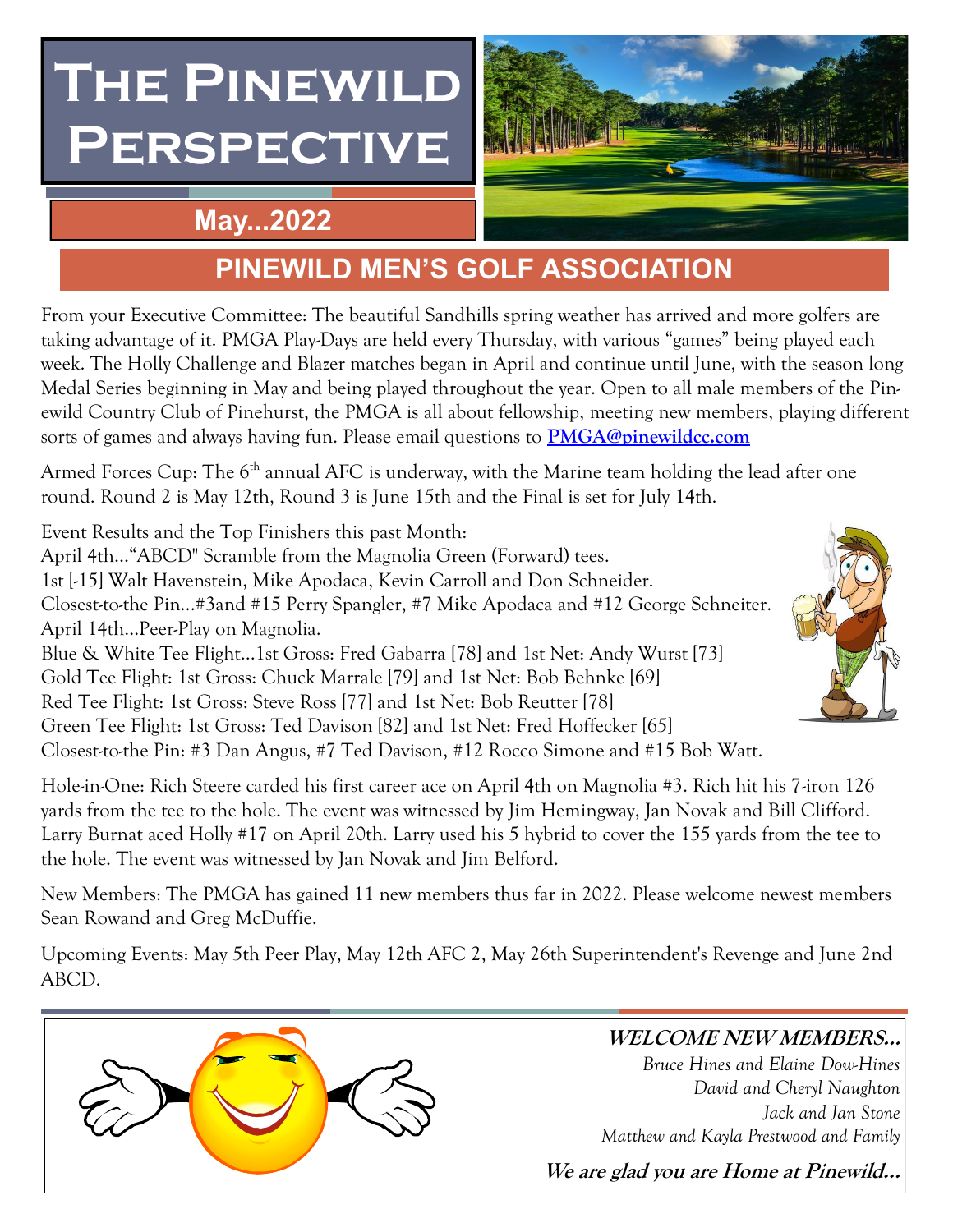#### **NEWS, NEWS and more NEWS…**

For the most part, the weather has been cooperating of late, with some spectacular days. The Spring is always a very special time to be in the Sandhills, with all the colors of the Azaleas, Dogwoods and more. It is also refreshing to enjoy a Covid restriction-free season, unlike the last two years.

Kyle and the professional staff have much going-on in the golf operation. The Golf Club Fitting days have been well received thus far, and these continue into May and June. Some new ladies apparel labels will be arriving soon [IBKUL & Gottex], so stop by and take a look. Cutter & Buck has also been reintroduced for both Men and Women. We will once again be hosting several **[Junior Golf Camps](https://www.pinewildcc.com/junior-camp/)** this Summer. A great way for the young ones to get introduced to the game or improve their skills.

The Pool Facility will open on Thursday May 19th. For safety reasons, it is imperative that the **[Pool Rules](https://www.pinewildcc.com/wp-content/uploads/2022/04/POOLRULES2022.pdf)** be followed. We will continue to have a "sign-in" roster which must be completed by ALL Members and their Accompanied Guests who enter the facility.

We hope you have a wonderful month, and take the opportunity to enjoy many of the great events and recreational opportunities your Club has to offer.

*THANK YOU for your continued SUPPORT…Christopher Little, PGA Club Manager*

## **News from PAL...**

Many thanks to Erin Gaudreault and her crew for a "sparkling event" [the Opener on March 28th] filled with 24 carat good times and brilliant accessories.

Under Erin's leadership it was stressed that the golf and goofy game were all about fun and friendship.

In spite of the weather, that was as icy as a diamond, everyone returned from the course with a smile on their face [true the smile was frozen into place, but it was genuine].

The lunch and glitzy decorations made the occasion shine brightly. Allan and Erin guided us through the awards and "Thanks" to all involved. Everyone left the clubhouse feeling bright and beautiful. What a great way to kick off the Pinewild Azalea League season, well done to everyone who worked so hard to make it a success.

*Ex Officio, Judy Pund*

## **Some Upcoming Events**

Monday, May 2nd...CGA Ladies Four-Ball [Magnolia] Wed, May 4th...Cleveland Fitting Day [Driving Range] Thursday, May 5th...Trivia Night and Dinner Sun., May 8th...Happy Mom's Day...Mother's Day Lunch Monday, May 9th...The USGA's Open Qualifier [Magnolia] Tuesday, May 10th...PWGA PineTop InterClub [Magnolia] Thursday, May 12th...PMGA Armed Forces Cup [Holly] Sun., May 15th...Par Chasers/Twilight Golf & Dinner [Mag] Monday, May 16th...Red Cross Blood Drive [Holly Room] Thursday, May 19th...The Swimming Pool Opens Thursday to Saturday, May 19th to 21st The Crystal Invitational [Holly & Magnolia] Monday, May 23rd...Younglife Charity Event…[Magnolia] Wednesday, May 25th...Bingo Night and Dinner Friday, May 27th...Two-Hour Social at the Club 5 to 7PM Mon, May 30th...Memorial Day Flag Event/Cookout [Mag] Wednesday, June 1st...XXIO Fitting Day [Driving Range] Sat., June 4th...Drive, Chip & Put Qualifier [Driving Range]

#### **NEWS from the ADVISORY BOARD…**

If you've thought about getting more involved in your Club, here's a great opportunity. The Pinewild Country Club Advisory Board has five openings for two-year terms starting September 2022. As your incoming President, I believe the 2023 Advisory Board would like to welcome ALL members to consider joining us.

We are much more than just a Golf Club, so having all groups represented on the board will make the club more inclusive for ALL. You will be engaged in all facets of operations and have the ability to make a difference in your Club.

Meetings are held monthly and your talents will be utilized. It is a challenging and fun experience. An application is **[HERE](http://www.pinewildcc.com/wp-content/uploads/2022/04/NominationinfRequestAB2023.pdf)** and elections will be held at the annual meeting in August. For more information contact any Board Member or Tom Nussbaum (Nominating Committee) at **[tnussgolf@gmail.com](mailto:tnussgolf@gmail.com)** or 508.272.5534.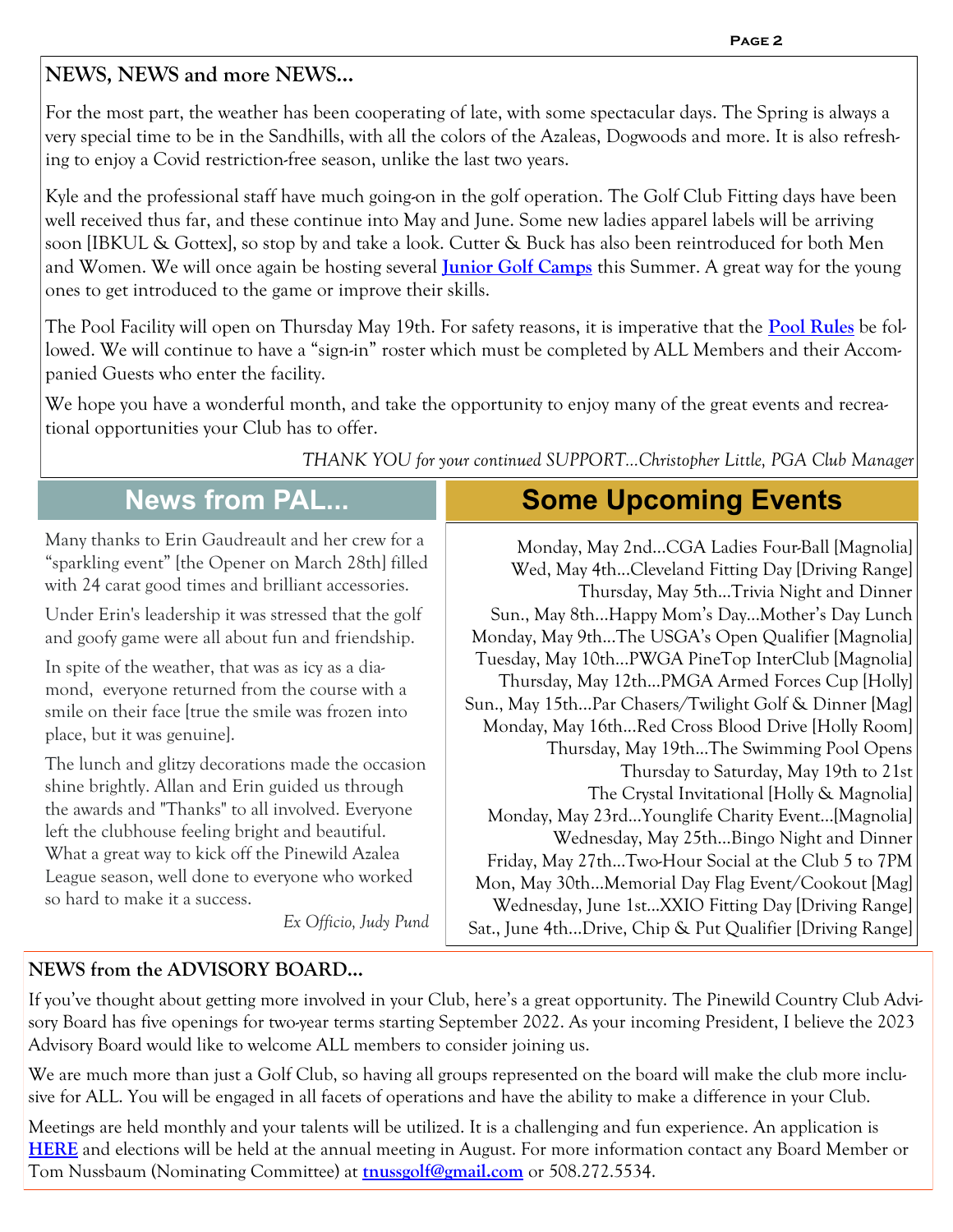## **PINEWILD WOMEN'S GOLF ASSOCIATION**

For some unknown reason, the names of the new members did not reach the Perspective last month. So we will again welcome Sue Baughman, Elaine Bologna, Mary Beth Casey and Andrea Scott. We are glad to have you with us and hope you are enjoying the league. Since these new members were announced, we also have two new ones this month...Tracey Evans and Robin Timothy. Welcome!

The Holly Challenge this week, Monday and Tuesday, was a rousing success under the expert guidance of Cathy Slocum and Pat Watterworth. Kudos to both of them for a well planned event! There were 64 women participating and prizes were given to 3 teams in each of the three flights.

In flight 1 the team of Beglin, Schafer, Schreiber and Robinson were first. In second place in flight 1, the team of Zelinski, Leidy, Kepler, and Manich. In third place in flight 1, the team of Grieshaber, Simpson, Rotondo, and Conners.

In flight 2, first place went to Slocum, Fabian, Lash, and Gibbons. In second place, was the team of Pieczynski, Steere, Novak and Bologna. Third place in flight 2 went to Birkhauser, Marki, Stackhouse and Tufnell. In flight 3, 1st place went to Casey, Young, Marrale, Leonard. In second place was the team of Watterworth, Adams, Samchalk and Teems. Third place was captured by Kroes, Lambert, Brewer and Behnke. CTP awards went to Ann Leonard for #3 and #17. (She said she aimed for a hole-in-one) Marjory Leidy claimed #8 and Jill Hemingway got closest on #12. On Golf Genius, check out the pictures of the three first placed teams from Holly Challenge and our fearless chairs Cathy and Pat, with, of course, our beloved Allan. You can find that under Member Portal--Photos. Thanks to Kyle for uploading those for us.

Mad money was again without a winner. Connie Heimann's name was drawn, but she was not playing. The Hall of Famer for this month is **Judith Kelley**, who single handedly packed all of the donation packages meant for the Ukraine, from the front porch of the club to Southern Pines to be delivered overseas. Thanks to all who donated. Thanks also to Debra Rhodes Smith, who spearheaded the donating and Wendy Schreiber for sending out the blast when my computer, again, went wonky. There was a huge pile of clothes. What wonderful, thoughtful ladies we have.

Reminder to Interclub members, please check the most recent blast, which gives the information you need to sign-up. You can also find that information on the PWGA web site under Information and Guidelines.

Upcoming May events include: CGA event 5/2, Interclub Pinehurst 5/9, Pinetop 5/10 Pinewild, TarHeel Wilson 5/17, PAL/PWGA Azalea 5/24.

*Katie Dahlberg, President*